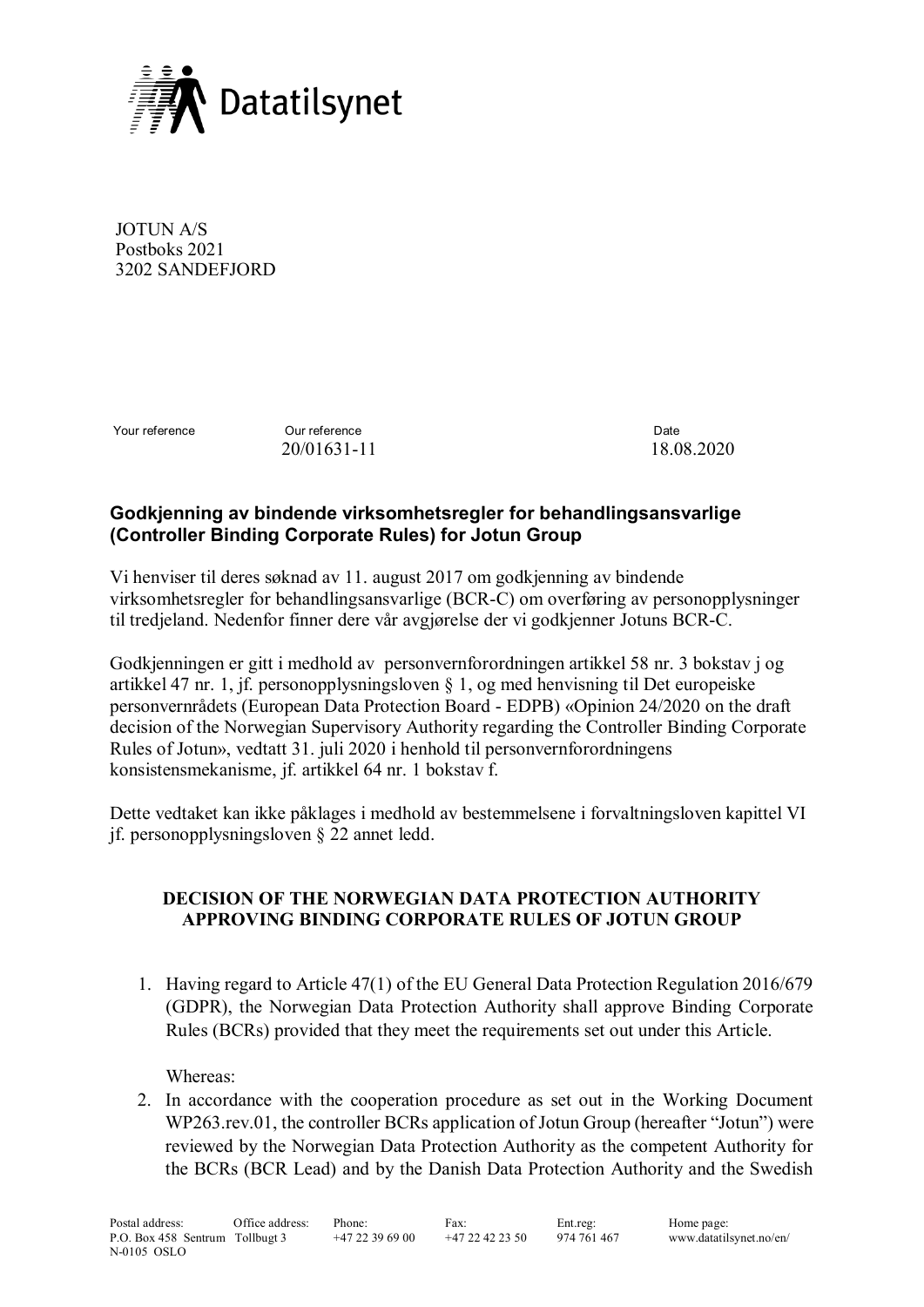Data Protection Authority as co-reviewers. The application was reviewed by the supervisory authorities of the EEA in line with the approval procedures set up by the EDPB.

- 3. The review concluded that the controller BCRs of Jotun comply with the requirements set out by Article 47(1) of the GDPR as well as the Working Document WP256.rev.01 and in particular that the aforementioned BCRs:
	- i) **Are legally binding and contain a clear duty for each participating member of the Group including their employees to respect the BCRs by** 
		- Contractually binding Jotun affiliates and Jotun A/S to comply with the BCR through an Intra-Group Agreement. See Intra-Group Agreement.
		- Obligations to abide by the BCR is incorporated in Jotun's Code of Conduct and the corporate governance system, which provides legally binding directions for its subsidiaries and is enforced by Jotun A/S. See BCR art. 1.4, Appendix 4 HR-Policy art. 1.3 and 1.16, appendix 5 Business Principles, appendix 6 customer personal data policy art. 1.3 and 1.16, appendix 7 supplier personal data policy art. 1.3 and art. 1.14.
		- A duty to respect the BCR in employee's employment contracts. See Appendix 4 HR-Policy art. 1.16.
	- ii) **Expressly confer enforceable third party beneficiary rights to data subjects with regard to the processing of their personal data as part of the BCRs.**
		- See BCR art. 1.10 and Intra-Group agreement art. 4.
	- iii) **Fulfil the requirements laid down in Article 47(2)**
		- **a) the structure and contact details of the entities of Jotun and all of its affiliated companies**
		- See annex 10 list of entities bound and Corporate Structure overview;
		- **b) the data transfers or set of transfers, including the categories of personal data, the type of processing and its purposes, the type of data subjects affected and the identification of the third country or countries in question**
		- See WP264 section 2, BCR art. 2.1.1 and 3.1.1;
		- **c) their legally binding nature, both internally and externally**
		- See WP264 section 4, BCR introduction, art. 1.4, annex 12 Intra-Group agreement, annex 4 HR policy art. 1.16;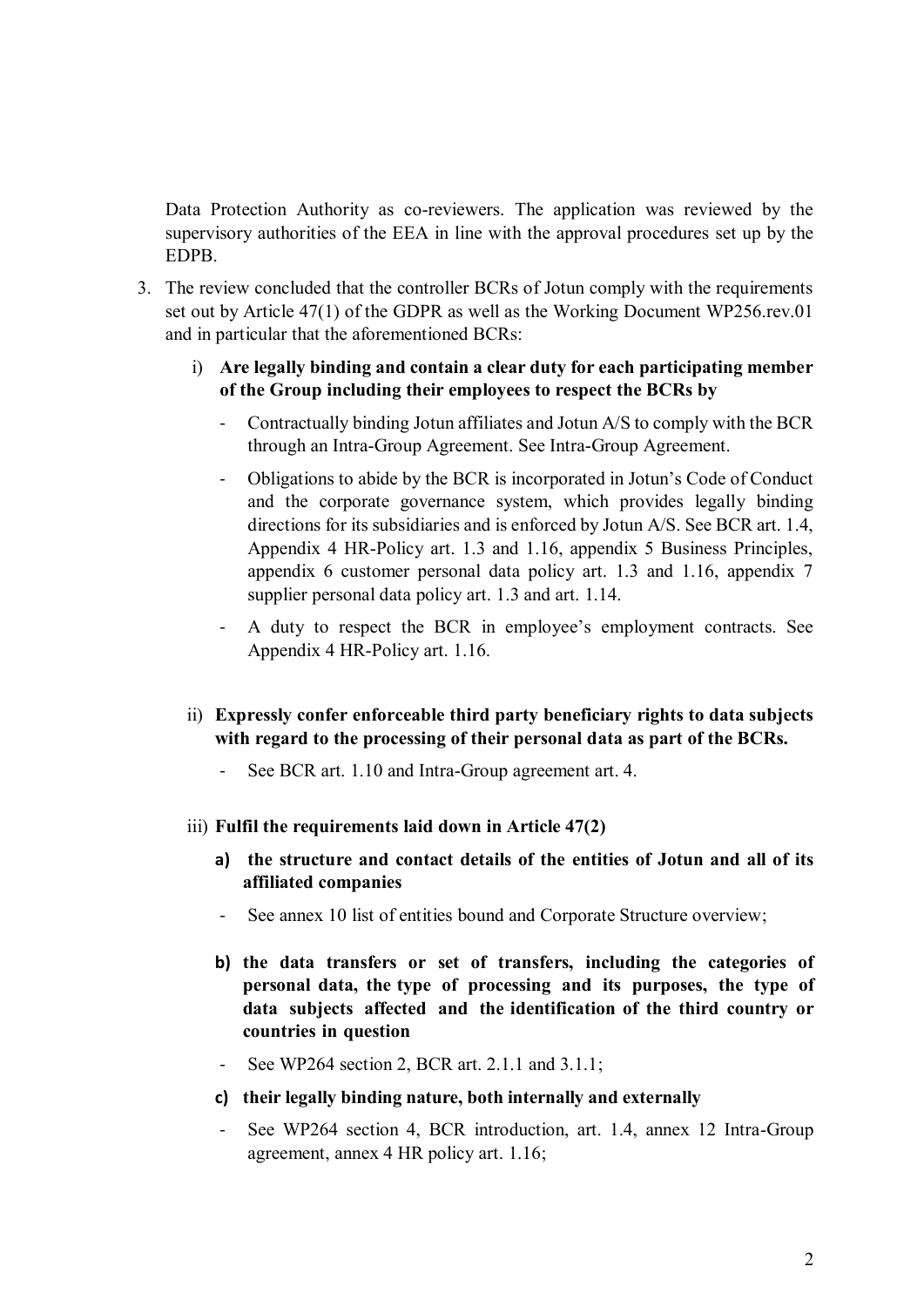- **d) the application of the general data protection principles, in particular purpose limitation, data minimisation, limited storage periods, data quality, data protection by design and by default, legal basis for processing, processing of special categories of personal data, measures to ensure data security and the requirements in respect of onward transfers to bodies not bound by the binding corporate rules**
- See BCR art 1.9, art. 1.10, art. 2.1, art. 2.4, art. 2.5, art. 2.6, art. 2.7.1, art. 2.7.2, art. 2.9, art. 3.5, art. 3.6, art. 4.1 art. 4.2.1, art. 4.3, art. 4.8, art. 4.9 and art. 5;
- **e) the rights of data subjects in regard to processing and the means to exercise those rights, including the right not to be subject to decisions based solely on automated processing, including profiling in accordance with Article 22, the right to lodge a complaint with the competent supervisory authority and before the competent courts of the Member States in accordance with Article 79, and to obtain redress and, where appropriate, compensation for a breach of the binding corporate rules**
- See BCR art. 4.6, art. 4.14, art. 4.15.4;
- **f) the acceptance of liability for any breaches of the binding corporate rules by any member concerned not established in the Union**
- See BCR art. 4.15.5;
- **g) how the information on the binding corporate rules, in particular on the provisions referred to in points (d), (e) and (f) above is provided to the data subjects in addition to Articles 13 and 14 of the GDPR**
- See BCR art. 1.6 and art. 5;
- **h) the tasks of the Privacy Office in charge of the monitoring compliance with the binding corporate rules within the entities of Jotun and all of its affiliated companies, as well as monitoring, training and complainthandling**
- See BCR sec. 4.11;
- **i) the complaint procedures**
- See BCR sec. 4.14;
- **j) the mechanisms within Jotun and all of its affiliated companies for ensuring the verification of compliance with the binding corporate rules. Such mechanisms include data protection audits and methods for ensuring corrective actions to protect the rights of the data subject. Results of such verification will be communicated to the Privacy Office referred to in point (h) and to the Audit Committee, and will be available upon request to the competent supervisory authority**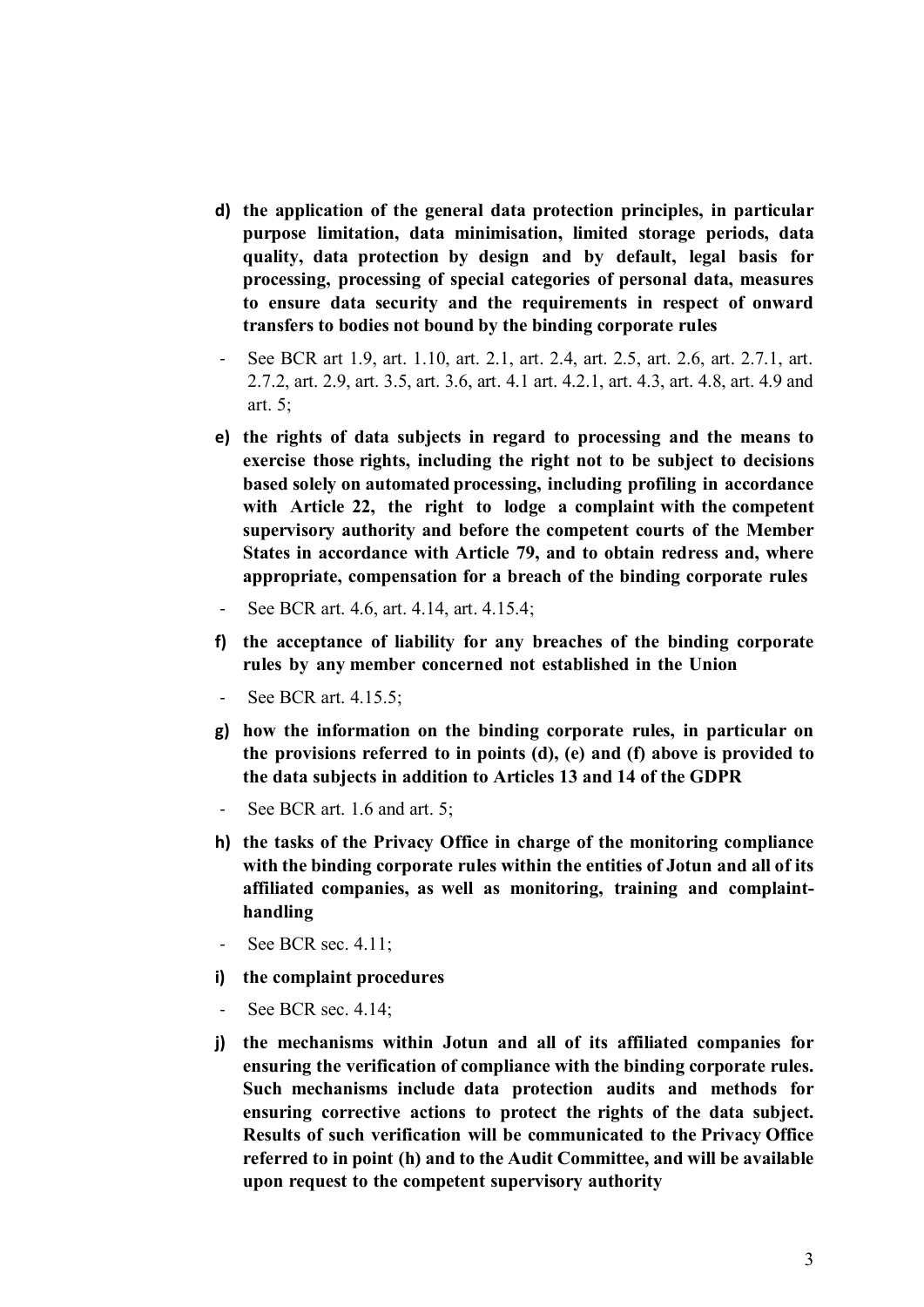- See BCR art. 4.13.1, art. 4.15.3, art. 4.15.7;
- **k) the mechanisms for reporting and recording changes to the rules and reporting those changes to the supervisory authority**
- See BCR art. 4.18.1;
- **l) the cooperation mechanism with the supervisory authority to ensure compliance by Jotun and all of its affiliated companies, in particular by making available to the supervisory authority the results of verifications of the measures referred to in point j)**
- See BCR art. 4.13.1, art. 4.15.6 and art. 4.15.7;
- **m) the mechanisms for reporting to the competent supervisory authority any legal requirements to which Jotun and all of its affiliated companies is subject in a third country which are likely to have a substantial adverse effect on the guarantees provided by the binding corporate rules**
- See BCR sec. 4.17;
- **n) the appropriate data protection training to personnel having permanent or regular access to personal data**
- See BCR art. 4.12.1.
- 4. The EDPB provided its opinion 24/2020 in accordance with Article 64(1)(f). The Norwegian Data Protection Authority took utmost account of this opinion.

## THE NORWEGIAN DATA PROTECTION AUTHORITY DECIDES THE FOLLOWING:

- 5. The Controller BCRs of Jotun Group provide appropriate safeguards for the transfer of personal data in accordance with Article 46(1),(2f) and Article 47 (1), (2) GDPR and hereby approves the Controller BCRs of Jotun Group.
- 6. The approved BCRs will not require any specific authorization from the concerned supervisory authorities.
- 7. In accordance with Article 57.2.j GDPR, each concerned Supervisory Authority maintains the power to order the suspension of data flows to a recipient in a third country or to an international organization whenever the appropriate safeguards envisaged by Controller BCRs of Jotun Group are not respected.

## ANNEX TO THE DECISION

The Controller BCRs of Jotun that are hereby approved cover the following:

**a. Scope**